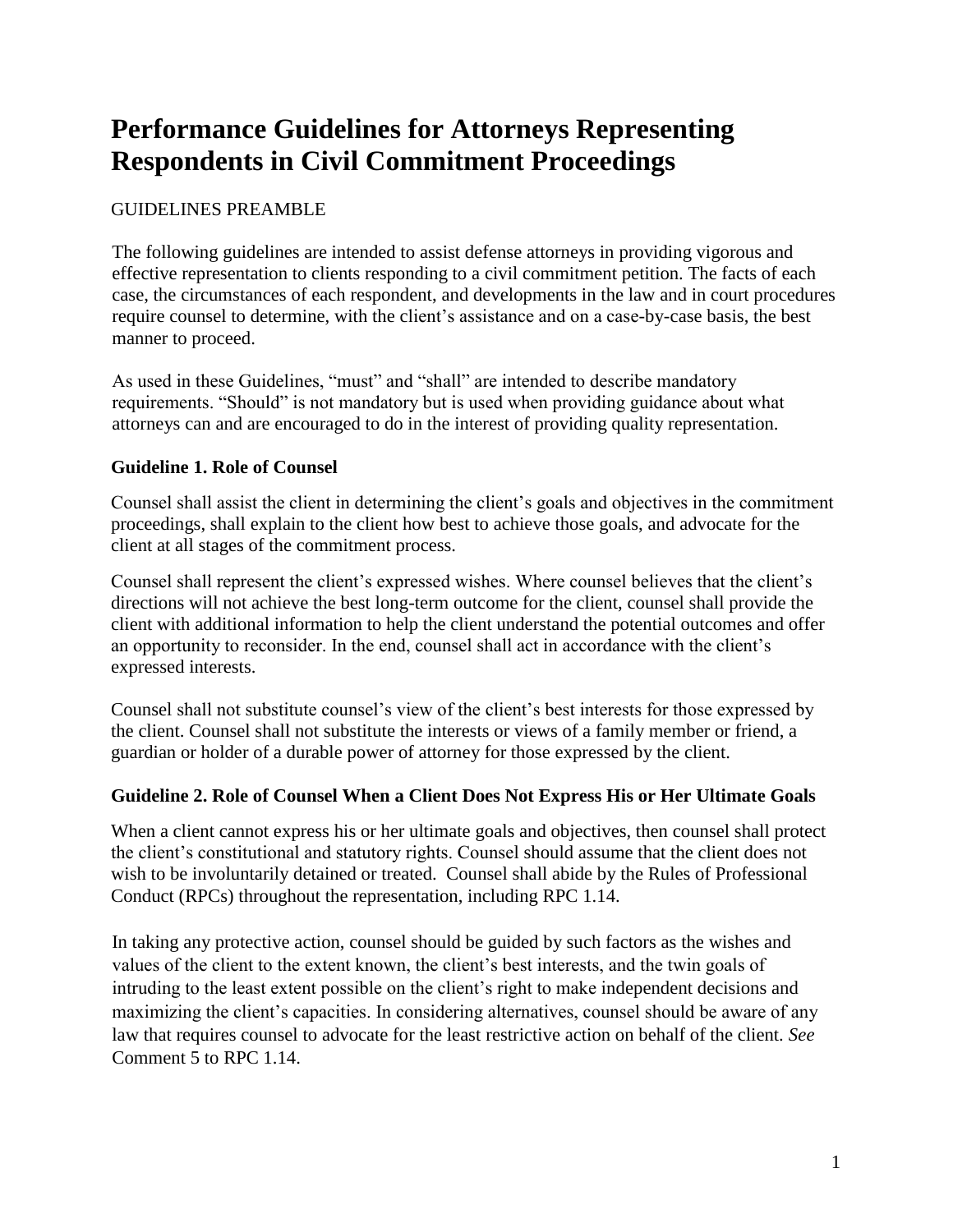# **Guideline 3. Education, Training and Experience of Counsel**

Counsel shall, at minimum, have the qualifications required by the Washington Supreme Court's *Standards for Indigent Defense,* Standard 14.1 and 14.2(M), for representation of a respondent in a civil commitment proceeding.

Counsel shall have a basic knowledge of the classification of mental disorders, as described in the most recent Diagnostic and Statistical Manual of Mental Disorders ("DSM") and other resources, and the ability to read and understand medical terminology related to mental disorders and treatment of persons with a mental illness, substance use disorder, co-occurring disorders, and chemical dependency. Counsel shall have ready access to the most recent DSM, as well as research resources for related medical conditions. Counsel should also have basic knowledge and understanding of common personality disorders and medical conditions that may produce similar symptoms.

Counsel shall be familiar with the classes of medication prescribed to treat mental disorders and chemical dependency and the possible effect of those medications on the client's ability to interact with counsel and to participate in court proceedings.

Counsel should be familiar with treatment facilities, both in-patient and out-patient, that provide services to persons with mental illness, including the scope of those services. Counsel should be familiar with local facilities and state hospitals that may be remote from where the client lives. Counsel should be familiar with the limitations on available treatment and transportation obstacles associated with such facilities.

Counsel should attend CLEs or specialized training for further education on substantive issues, substantive law, statutes, local court rules, and local practice relating to commitment proceedings. Counsel should also develop interviewing and de-escalation skills through appropriate training opportunities. Counsel should develop a resource list of local mental and behavioral health experts who may be consulted or used as testifying experts on available resources for the client and other matters.

Counsel should know where socio-economic disparities and racial, gender, and age biases exist in the civil commitment system, and how they might affect a client and might influence counsel's perspective. For example, gender bias might influence a mental health provider's treatment recommendations or a court's treatment requirements. Counsel also should know about the potential effects of past sexual assault or trauma on a client.

# **Guideline 4. General Issues and Duties of Counsel for Respondents in Civil Commitment Proceedings**

Before agreeing to act as counsel or accepting appointment by a court, counsel shall determine if counsel has sufficient time, resources, and knowledge to effectively represent the client.

Counsel shall be alert to potential and actual conflicts of interest that would impair counsel's ability to represent a client. Counsel shall not represent a client in a civil commitment proceeding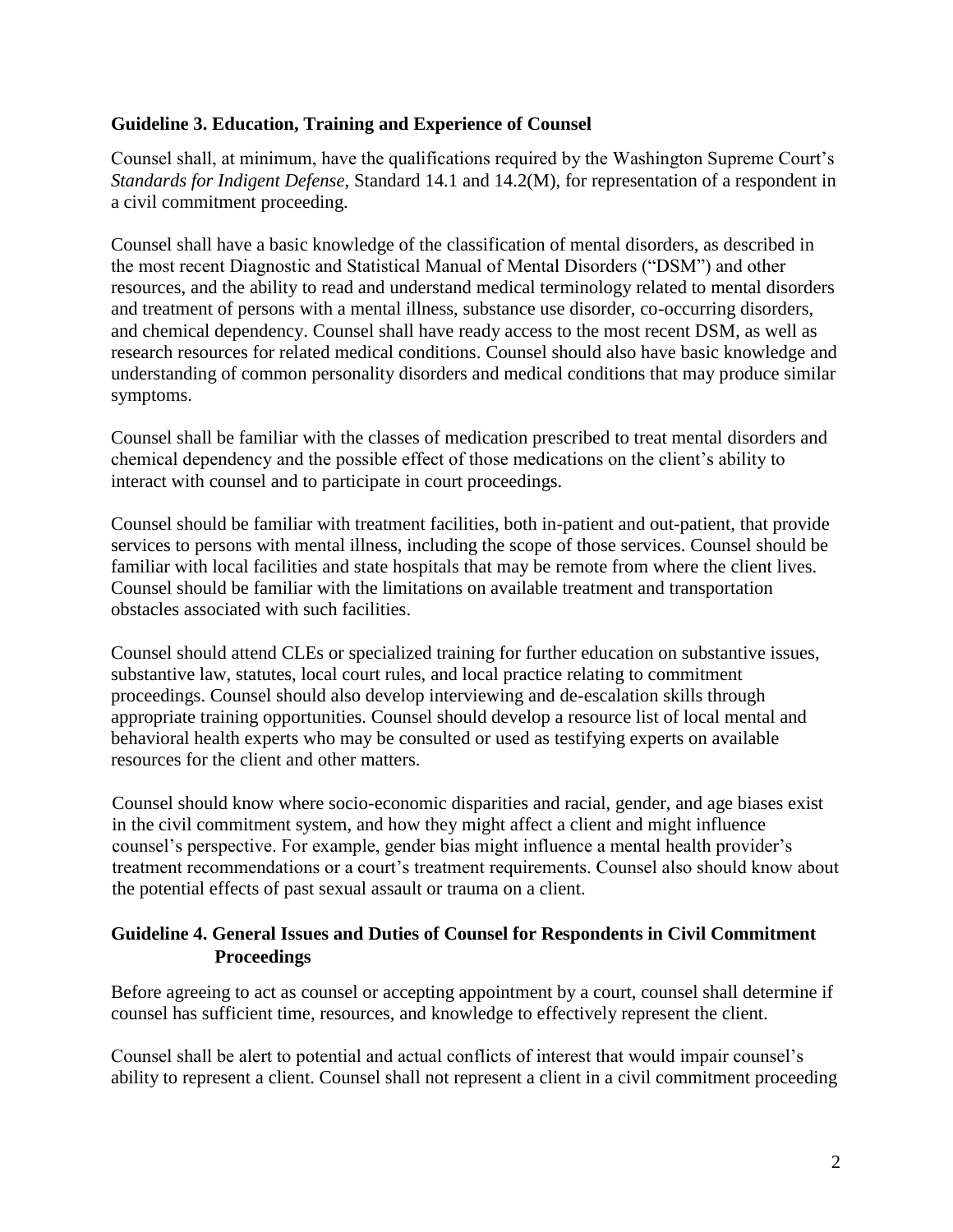and act as guardian ad litem for that client in the same or any other proceeding. Counsel shall not reveal information relating to the representation of a client unless:

- the client gives informed consent to the release; or
- disclosure is impliedly authorized to carry out the representation; or
- disclosure is an exception to the rule of confidentiality permitted by the Rules of Professional Conduct.

Disclosures, for example to prevent reasonably certain death or substantial bodily harm, are permitted only to the extent necessary to prevent the harm.

Counsel should assess and advise how a client's participation and position in a civil commitment proceeding may affect the client's participation in other proceedings, such as a criminal case. To the extent authorized by the client, the attorney should consult with counsel representing the client in the other proceedings.

# **Guideline 5. Preparation for Initial Client Meeting**

Prior to the first meeting with the client, counsel shall be knowledgeable about civil commitment law, procedures, and court rules. Counsel should have obtained copies of the initial petition or petition for continued court-ordered treatment, statements in support of the petition, and other materials that will be submitted to the court in support of the petition, reviewed them, and researched any unfamiliar terms in advance of the meeting.

When first appointed, counsel shall make every effort to consult with the client to determine the client's goals and to develop evidence to present to the court that will support those goals. Counsel should recognize that communication with the client may require additional efforts.

The initial client meeting shall be in private and occur enough in advance of any scheduled hearing to allow time for preparation and reasonable efforts to contact potential witnesses on the client's behalf. If there is not sufficient time for adequate preparation between counsel's appointment and the scheduled hearing, then counsel must advise the court and make every effort to continue the hearing, even if only for a few hours, to allow sufficient time for preparation.

In some cases, an attorney will be appointed to represent a client only after the client is detained pursuant to a 72-hour hold. Counsel should meet with the client within 24 hours of being notified of assignment when preparing to respond to a 14-day petition. Counsel representing a client responding to a 90-day petition, shall meet with the client within 24 hours of appointment or as soon as practicable thereafter, regardless of whether counsel previously represented the client when responding to a petition for a 14-day commitment or is newly appointed. Counsel representing a client responding to a 180-day petition shall meet with the client within 24 hours of appointment or as soon as practicable thereafter, regardless of whether counsel has previously represented the client when responding to a petition for a 14-day or 90-day commitment or is newly appointed.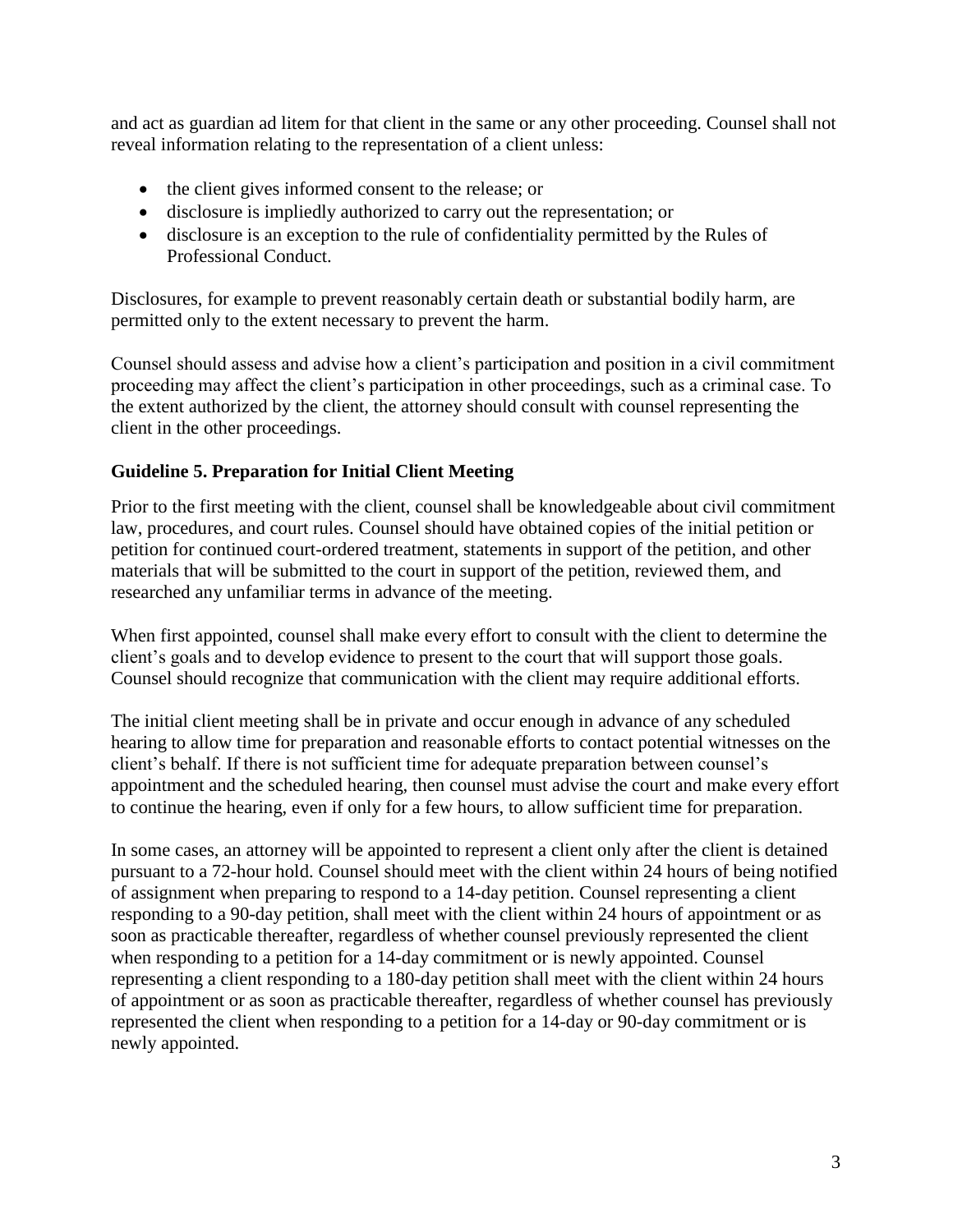#### **Guideline 6. Substance of Client Meetings**

Counsel shall communicate information to the client during the initial or subsequent meeting. Counsel shall determine the amount and kind of information the client is able to absorb in one meeting. If necessary or as requested by the client, counsel shall repeat this information during the course of the representation.

Counsel shall explain that conversations between client and attorney are confidential, counsel's role, the civil commitment process and the client's rights during that process.

Counsel shall obtain, when possible in light of the client's symptoms, the client's version of the facts of the case, the names and contact information of persons with knowledge of the circumstances that led to the filing of the petition, the names and contact information of persons knowledgeable about the client's current level of functioning relative to discharge to the community, information about past treatment, and information relevant to possible alternatives to commitment.

Counsel shall advise the client of the legal basis under which the Court can order the client be discharged, committed, or released conditionally, and the length of any commitment period. Counsel shall advise the client of the right to request experts to complete an independent evaluation and assist in defending the case, and if a 90-day petition is filed, the right to request a mental health professional to seek less restrictive alternatives. Counsel shall specifically advise the client of the right to remain silent and possible consequences following civil commitment, such as the loss of the right to possess a firearm.

Counsel shall explain the different consequences that could follow from a voluntary agreement to enter treatment, an involuntary commitment following a contested hearing, an agreement to a stipulated order of commitment, and a negotiated agreement to a less restrictive order. These may include, among others, an impact on the right to possess a firearm and whether a hospital will help the client find a place to live after the client leaves the hospital or to enroll in a supplemental income program such as SSI or outpatient treatment. Counsel should inquire of any proposed provider whether a client will be billed for voluntary or outpatient treatment.

#### **Guideline 7. Preparation for Commitment Hearing**

Counsel shall obtain and review the court file, investigation report, medical records, police reports, if any, and all other evidence offered by the petitioner(s) or opposing counsel. In advance of the hearing, counsel should attempt to interview witnesses who will be called by opposing counsel. Counsel also should attempt to contact persons the client has identified as possible witnesses and who, in counsel's assessment, may provide relevant information. Counsel shall make any appropriate request for expenses to pay for the services of expert witnesses.

Counsel shall determine whether the petition and/or request for commitment should be challenged because it does not satisfy the statutory criteria required for civil commitment and/or constitutional protections. Counsel shall determine whether the client was given a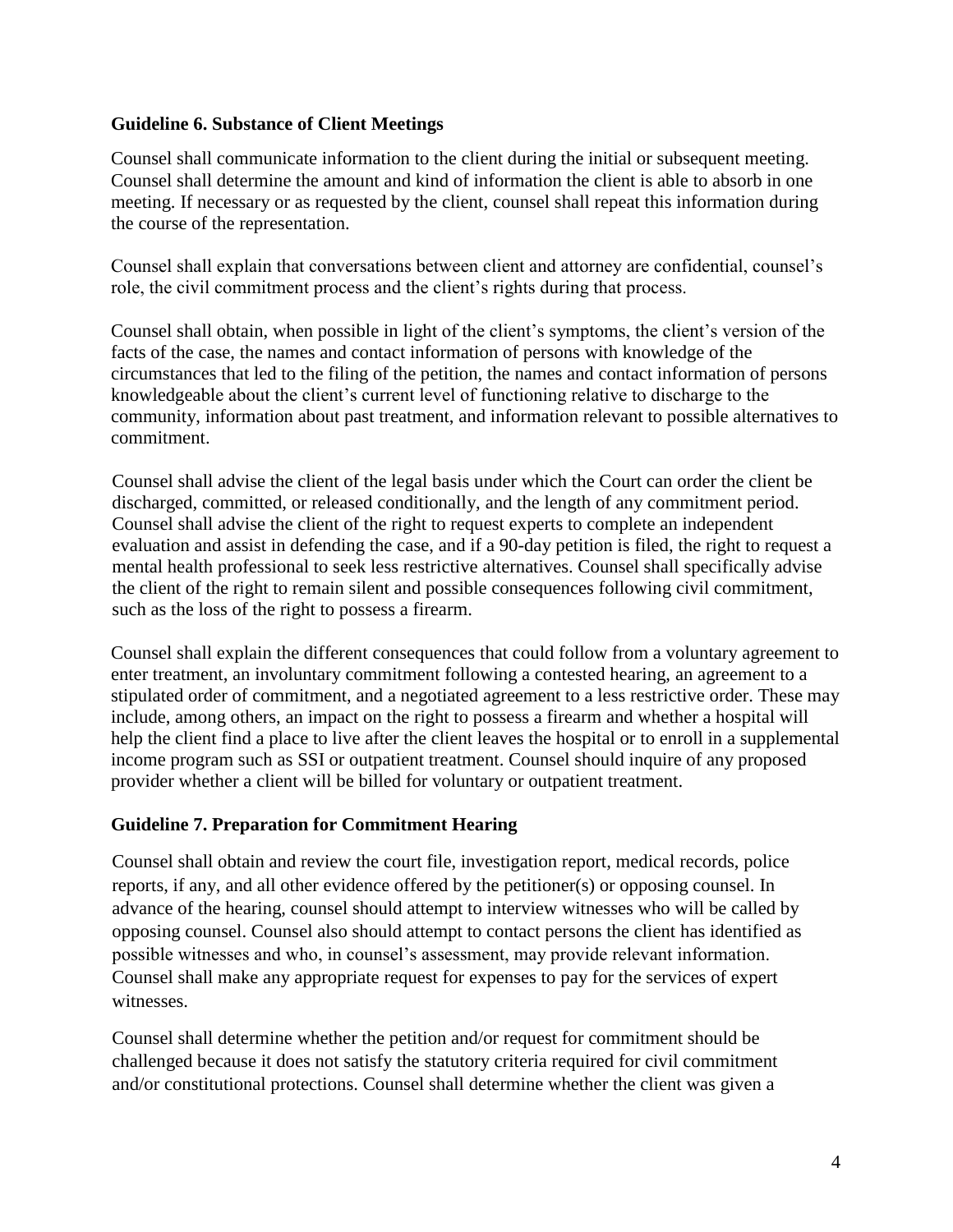timely opportunity to refuse psychotropic medications for the 24 hours before a potential hearing. If the treatment team has failed in this regard, counsel must advise the client of the options available to address such failure. Counsel shall be familiar with the rules of evidence, particularly those that apply to civil commitment hearings and govern the admissibility of documentary and testimonial evidence.

# **Guideline 8. Planning for Release Following Commitment**

Counsel should evaluate whether it would be helpful to consult with an independent social worker or mental health professional to aid in planning for the client's release or a less restrictive commitment order and, if so, apply for funds. Counsel should contact persons whom the client has identified as willing to assist in arranging an alternative to hospitalization or otherwise support discharge at the hearing.

If counsel learns of persons who may be willing to assist with an alternative to hospitalization or otherwise support discharge from a source other than the client, then, with the client's permission, counsel should contact those persons. Counsel should evaluate whether release planning is adequately provided by the hospital staff and, if so, with the client's permission, provide information supporting an alternative to hospitalization or discharge to hospital or other personnel involved in discharge planning.

# **Guideline 9. Commitment Hearing**

Counsel shall, prior to the commitment hearing, communicate to the client what is expected to happen before, during, and after the hearing. Counsel shall continue to consult with the client during the hearing.

Counsel should provide the client with information regarding appropriate courtroom conduct. Counsel shall apply for accommodations that will assist the client in participating in the hearing, including accommodations for physical disability, interpreter services or, transportation assistance.

If the hearing is scheduled to be conducted by video, then counsel shall advise the client of the process and ask whether the client wishes to object to proceeding by video. If the client objects to proceeding by video, then counsel shall make that objection on the client's behalf.

Counsel shall be familiar with the legal and technological requirements for video proceedings. If the hearing will proceed by video, whether or not the client objects, counsel shall make every effort to ensure those requirements are satisfied and make objections, if needed.

Counsel shall assert and seek to protect the client's right to actively participate in the civil commitment proceeding. If at the time of the hearing the client is under the influence of prescribed medication, counsel shall consider introducing evidence regarding the nature of the medication and its likely effects on the client's demeanor. Counsel shall contest whether a client will be hospitalized and, to the extent feasible, whether appropriate placement and resources are available.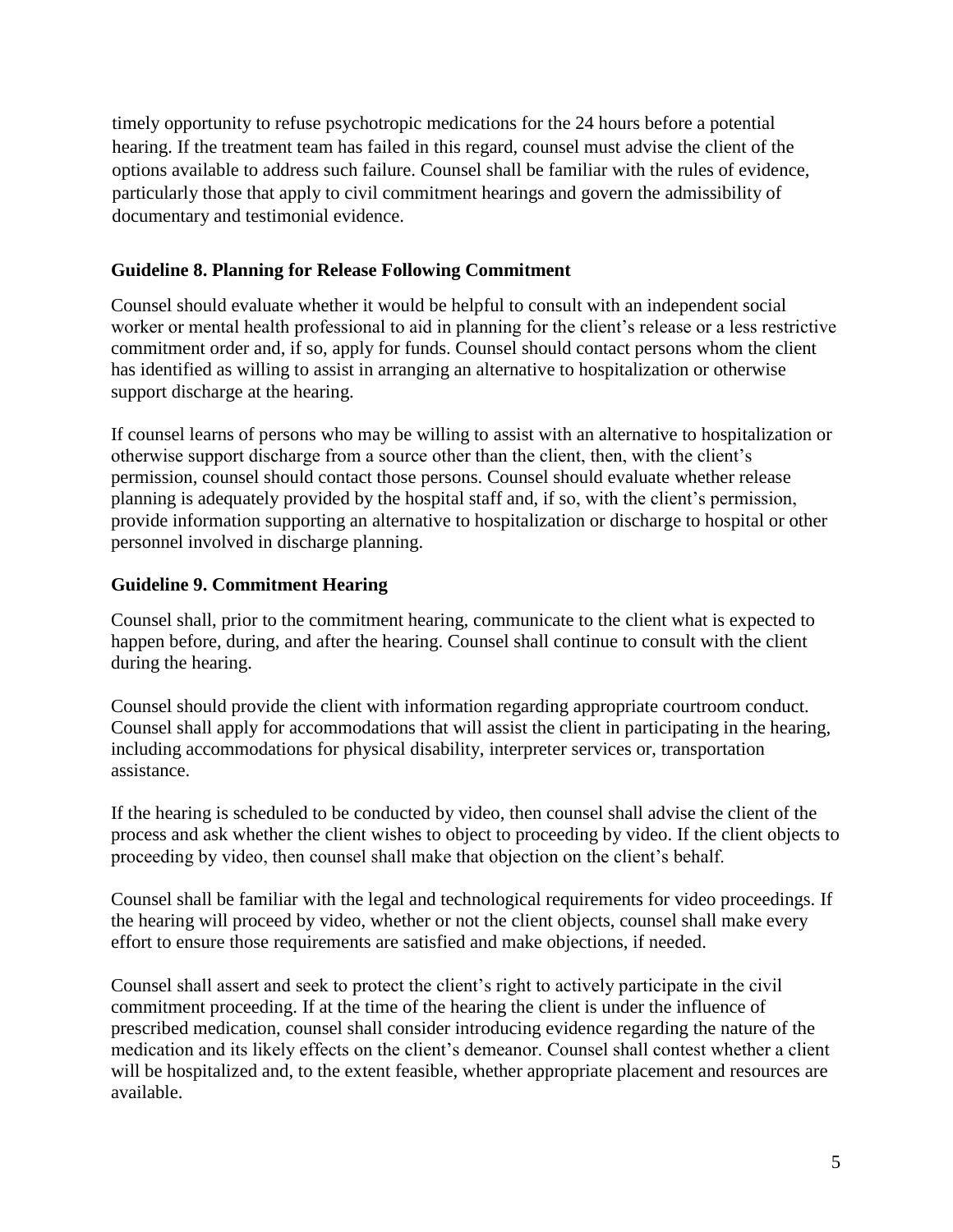Counsel should make an opening statement describing the client's goal and the facts that support that goal, cross-examine expert and lay witnesses as is appropriate to the case, and present alternatives to confinement as approved by the client.

At the hearing, counsel should be prepared to:

- raise procedural motions, including exclusion of witnesses;
- assert privileges, including physician/patient, psychotherapist/patient, spouse/domestic partner, Fifth Amendment, social worker/patient and other privileges; and
- as appropriate, introduce evidence on the client's behalf.

Counsel representing a client in a jury trial contesting the State's commitment petition shall be familiar with the laws and procedures governing the selection of a jury and jury instructions. Counsel shall, to the extent feasible, include as an issue not just whether a client will be hospitalized or housed, but how a client shall be hospitalized or housed.

Counsel shall communicate the advantages and disadvantages of the client testifying. The decision to testify ultimately rests with the client. Counsel shall be familiar with state law regarding examination of the client and what information may be admissible for purposes of the hearing.

Counsel should make a closing argument that includes the evidence presented, the burden of proof, and the statutory requirements for commitment.

Counsel should consider proposing findings of fact and conclusions of law and/or making objections to findings and conclusions proposed by opposing counsel and should ensure that any proposed findings and objections are included in the record for appeal.

# **Guideline 10. Limited Basis for Waiver of Client's Presence at the Hearing and Alternatives to Waiver**

Counsel shall be familiar with the practice of the local jurisdiction regarding waiver of presence and inform the client about local practice. Some jurisdictions will not permit a client to waive presence at a hearing. Others will allow the client to waive presence only after the court has advised the client about the possible loss of the right to possess firearms.

Counsel shall not waive the client's presence at the hearing, except when the client elects to waive or unequivocally refuses to attend, despite encouragement to attend.

If the court is considering whether the client's behavior constitutes a constructive waiver of presence, then counsel shall, after consultation with the client, offer alternatives to removing the client from the hearing. Possible alternatives may include:

- offering the client a paper and pencil to write down questions rather than orally responding;
- taking frequent breaks;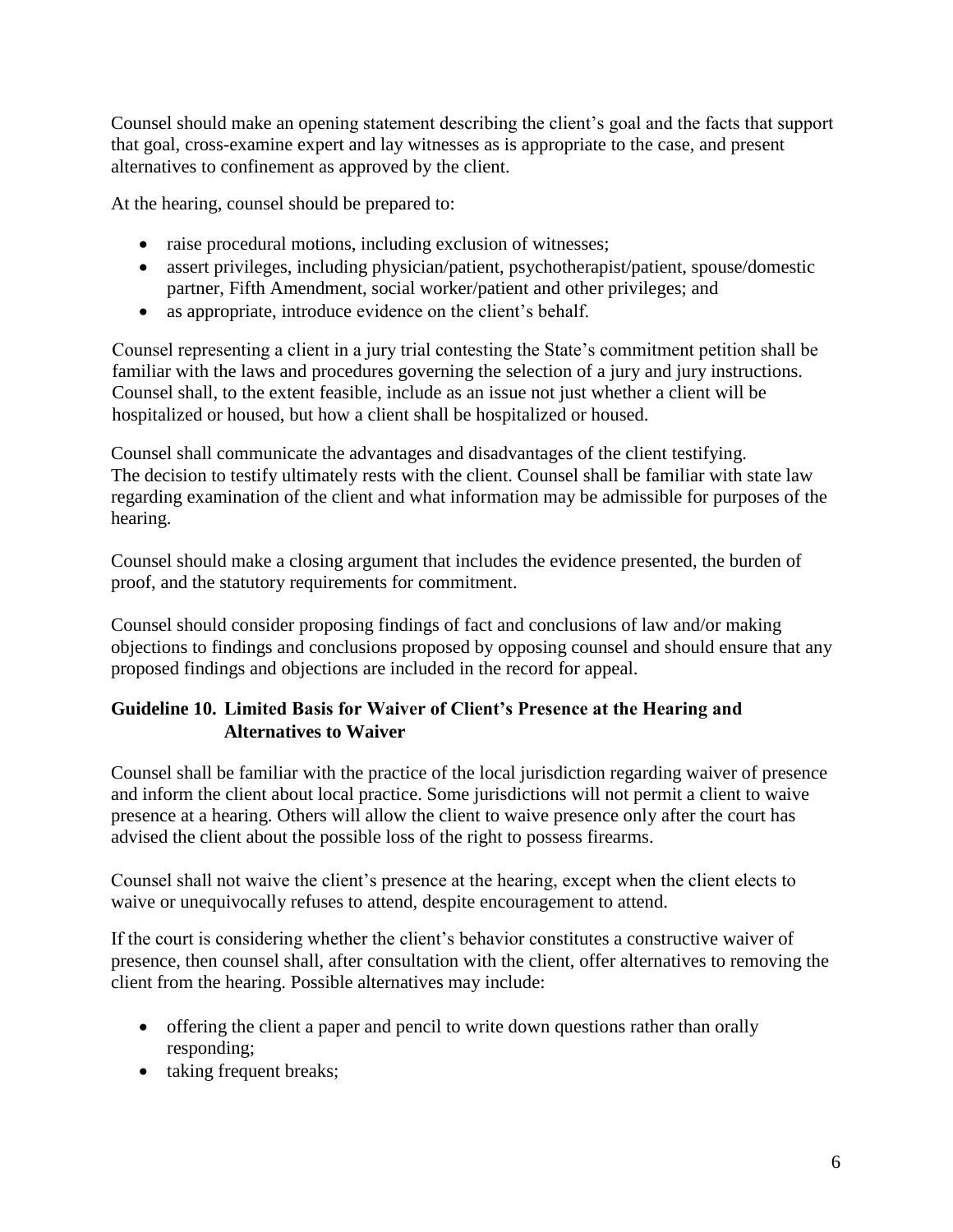- asking the judge to give the client a "roadmap" regarding who will be testifying and when;
- offering to mute client and counsel's microphone during witness testimony during video proceedings other than when making an objection or responding to an objection; and/or
- offering the client, if available, the option to observe video proceedings from a separate room.

# **Guideline 11. Post-Commitment Proceedings When the Client Is Committed**

If the court orders the client committed for up to 14 days, then counsel has a continuing obligation to maintain contact with the client and prepare to represent the client if the State seeks a 90-day commitment. Such representation shall include consulting with the client to determine the client's goals and to develop evidence to present to the court that will support those goals. Such evidence may include, for example, proposals for less restrictive treatment, housing alternatives, or an individualized treatment plan appropriate to the client's needs. Counsel shall, to the extent the client agrees, argue against all provisions that are unnecessarily restrictive or unsupported by the record.

If the State seeks a 180-day commitment, then counsel should seek to provide continuity of representation and to represent the client in the 180-day commitment hearing. If the client is transferred to another hospital outside the jurisdiction in which counsel works then, when feasible, counsel shall work to ensure a smooth transition to the new counsel who will represent the client at the 180-day hearing.

Mental Proceeding Rules (MPR) 2.4 and 3.4 provide that commitment hearings "shall be proceeded with as in any other civil action." Counsel should be familiar with Civil Rule (CR) 71(b), which provides "A court appointed attorney may not withdraw without an order of the court. The client of the withdrawing attorney must be given notice of the motion to withdraw and the date and place of the motion to be heard."

The Rules "govern the procedure in the superior court in all suits of a civil nature whether cognizable as cases at law or equity…". The limited exceptions to CR 71 are found in CR 81 and do not, on their face, include civil commitment proceedings.

# **Guideline 12. Post-Commitment Proceedings When the Client Is Not Committed**

If a petition is dismissed or if the court does not order a client committed, then counsel should, where appropriate, inform the client of social services or direct the client to appropriate hospital or treatment staff who can assist the client. Such services may include housing and food available in the community, the existence and location of mental health providers, and the existence of medical treatment available upon discharge from a hospital.

# **Guideline 13. Advising the Client about Revisions and Appeals**

Counsel shall advise the client of the right to seek revision of a commissioner's ruling or to appeal, and the process for each. Counsel shall explain to the client the consequences of any decision to waive the right to seek revision or to appeal. The decision whether to seek revision or to appeal belongs to the client. If the client is not able to absorb the information immediately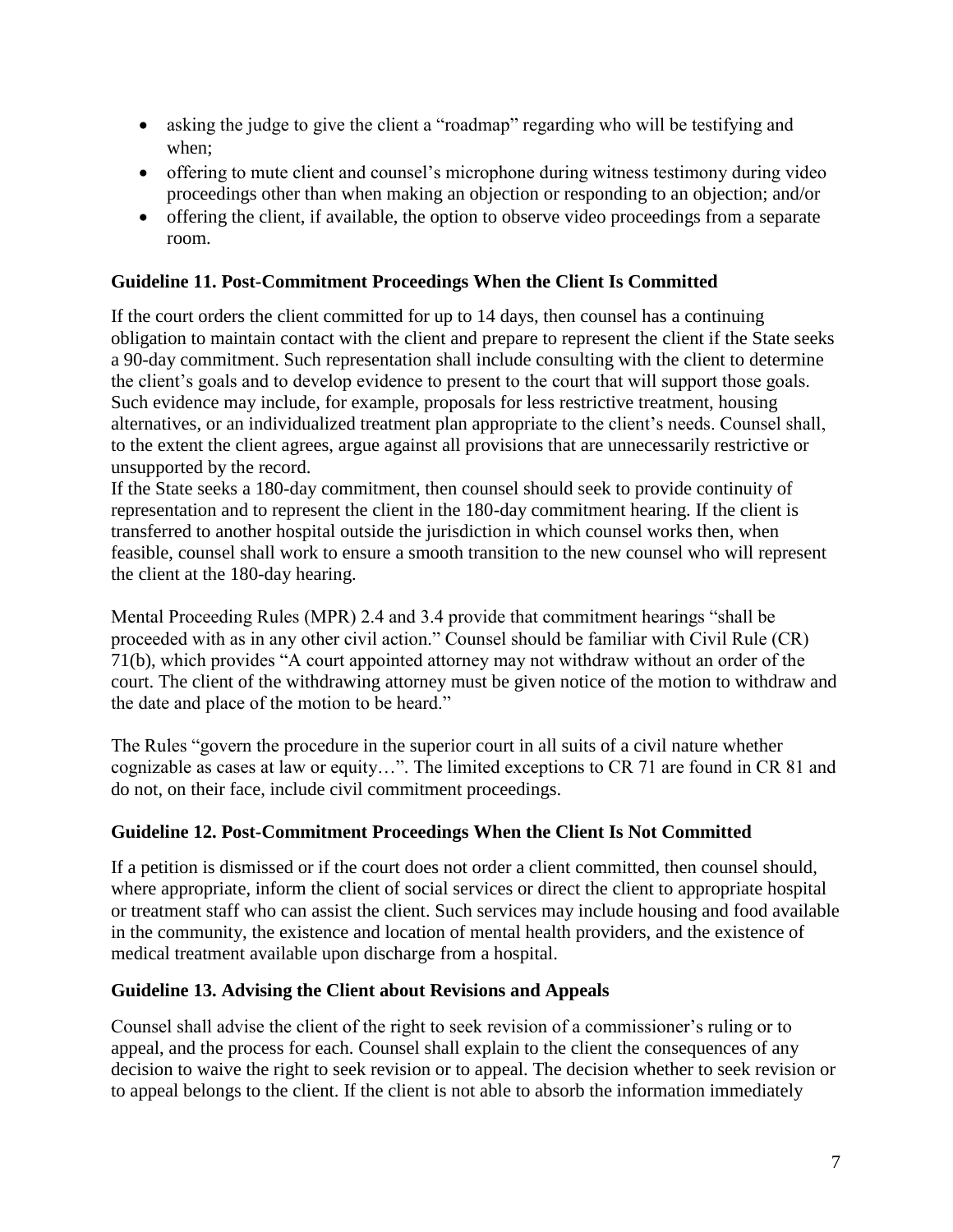following a hearing, then counsel shall consult with the client in person or by phone to explain the revision or appeal process and the client's choices.

Counsel shall take the necessary steps to seek revision of a commissioner's ruling or to perfect an appeal if the client requests it.

Counsel should consider developing a short advisory sheet to give clients outlining the right to appeal and deadlines by which an appeal must be filed. The advisory should include information about how to contact counsel to discuss an appeal and, in appropriate cases, counsel's recommendation about whether to appeal. Such an advisory may be helpful when counsel must immediately appear in another hearing or leave for another hospital to represent another client.

# **Guideline 14. Perfecting an Appeal**

When the client chooses to appeal, counsel shall file a notice of appeal and preserve the client's right to appeal, including presenting a motion to proceed *in forma pauperis*. Counsel shall assist the client in obtaining appellate representation.

To preserve issues for appeal, counsel should consider proposing findings of fact and conclusions of law and/or making objections to findings and conclusions proposed by the prosecutor or entered by the court, and should ensure that counsel's proposed findings, conclusions, and/or objections are included in the record.

When the client, at the time that commitment is ordered, is unable to decide whether to appeal, counsel shall make clear to the client the deadline for filing an appeal, seek a decision from the client in time to meet the deadline, and be prepared to file the appeal should the client decide to appeal. If a guardian or person holding a durable power of attorney believes the client should not pursue an appeal, counsel should advise the court in writing that counsel assumes the client has the authority to make the decision to appeal and proceed as the client wishes.

# **Guideline 15. Obligations of Counsel to Appellate Attorney**

Counsel should be available to appellate counsel to answer questions and issues regarding the appeal and provide privileged information and documents requested by appellate counsel, to the extent authorized by the client.

# **Guideline 16. Continuity of Representation**

Counsel should make every effort to represent the client for the duration of the commitment process. Even if the client is transferred out of the jurisdiction, CR 71 provides the attorney may not withdraw without an order from the court.

If counsel is not able to continue to represent the client, then counsel shall work to ensure a smooth transition to new counsel when possible. Steps to provide a smooth transition shall include:

• advising the client about the process for the client's transfer to a different hospital;